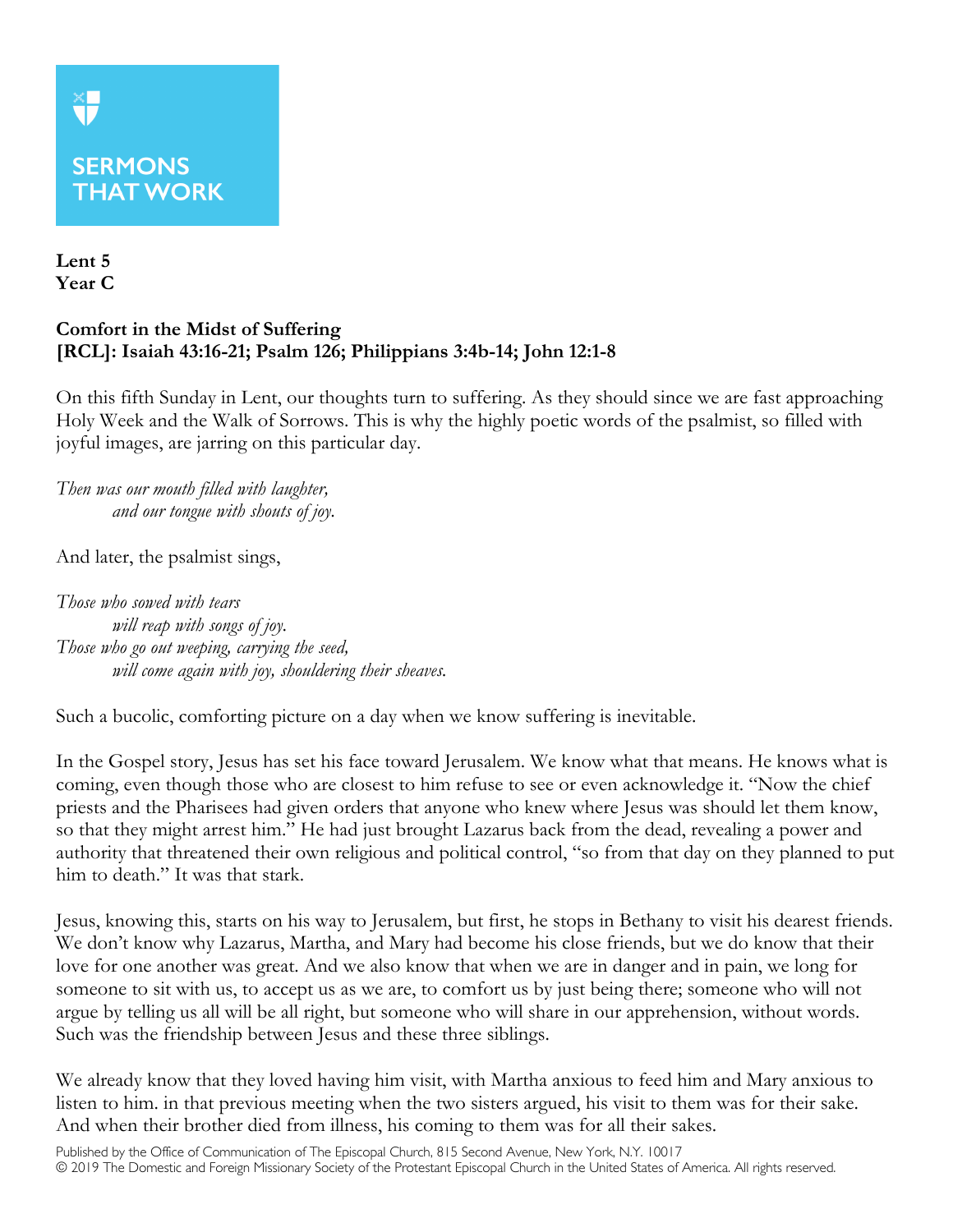But now, a few days before his arrest and immense suffering, he comes to them for himself. He needs human companionship and human comfort. And they give it to him. They call other friends to come join them at a festive dinner. The siblings don't know what is about to happen to him; they simply know that he needs to be near them. Martha, as is her habit, does what she is used to doing: she feeds the people she loves. Mary, who probably had known more of the world than Martha did, goes the extra mile. Food is not enough for her; only the most precious gift will do. In her symbolic act of pouring the costliest perfume on Jesus' feet, she honors him and reveals her deep love and gratitude, because he has indeed made her life worth living with his words and actions.

It's a lovely moment at that banquet of love. The whole house fills with an exquisite aroma of thanksgiving. A lovely moment spoiled with pettiness by the one who has stopped loving his teacher. Judas claims that beauty and gratitude are a useless extravagance when there are poor people around. Whether he truly cared about the poor or not does not matter here. What matters is Jesus' response: Leave her, he says.

When a heart is filled to overflowing, don't quench it. When a throat sings of love and praise, don't silence it, just because others are weeping. An expression of love that rises beyond the absolute necessities of life is acceptable, Jesus is telling them. This is a special occasion. He knows that he will not be seeing his friends again. He will carry with him the aroma of their love and devotion. As he stumbles with the cross on his back, the stink of the crowd, of blood and sweat and ugliness all around him, he will remember this moment of overwhelming gratitude. His earthly life has not been easy and comfortable. This dinner with friends, their laughter, Martha's good food, and Mary's gift of love are the last reminders of what is good in this earthly life. We are glad that he is being given this last gift among dear friends.

The suffering that is about to begin is the aberration. What is normal is life with all its good gifts: Love of family and friends, food for the body, and beauty with all its appeal to the senses. This story is a permission for us also to cherish these good gifts. And now, he will set his face toward Jerusalem, suffering, and death.

Paul, his most ardent follower after that encounter with the risen, glorified Christ on the road to Damascus, Paul also knows about suffering. Imagine him sitting in a prison room somewhere in Rome. He has already talked so much about his Christ that even the praetorian guards know the name. Paul's love for Christ is like that perfume of Mary's poured on the feet of Jesus. It is extravagant beyond knowing. He spends his time in his prison cell remembering those he loves and writing them letters. He has so many beloved children—all those, both Jews and Gentiles, who have heard the good news from him and have created the loving and hospitable communities of faith in Asia Minor and around the Mediterranean basin. He does not feel sorry for himself. He is thinking about a particular group of people, the first Europeans he met in Philippi, women and men he has loved through the years, and he wants to give them encouragement. Even though the great persecution of the church has not yet arrived, the communities of faith already are facing many troubles, dangers, and suffering. He is sharing in that suffering. Lest they start weakening and wondering, *Why is this happening to us—we have done nothing wrong,* he reminds them of his own situation. *Look, I was such a fortunate son of Hebrew parents*, he reminds them. He was fluent in Greek, Latin, and Hebrew, and who knows how many other dialects. He could have lived a comfortable life, highly educated as he was. And above all, he was meticulous in his observance of the Law, blameless, when it came to that observance. But look, he continues, I consider all this as nothing, as dross. "Yet whatever gains I had, these I have come to regard as loss because of Christ. More than that, I regard everything as loss because of the surpassing value of knowing Christ Jesus my Lord. For his sake I have suffered the loss of all things, and I regard them as rubbish."